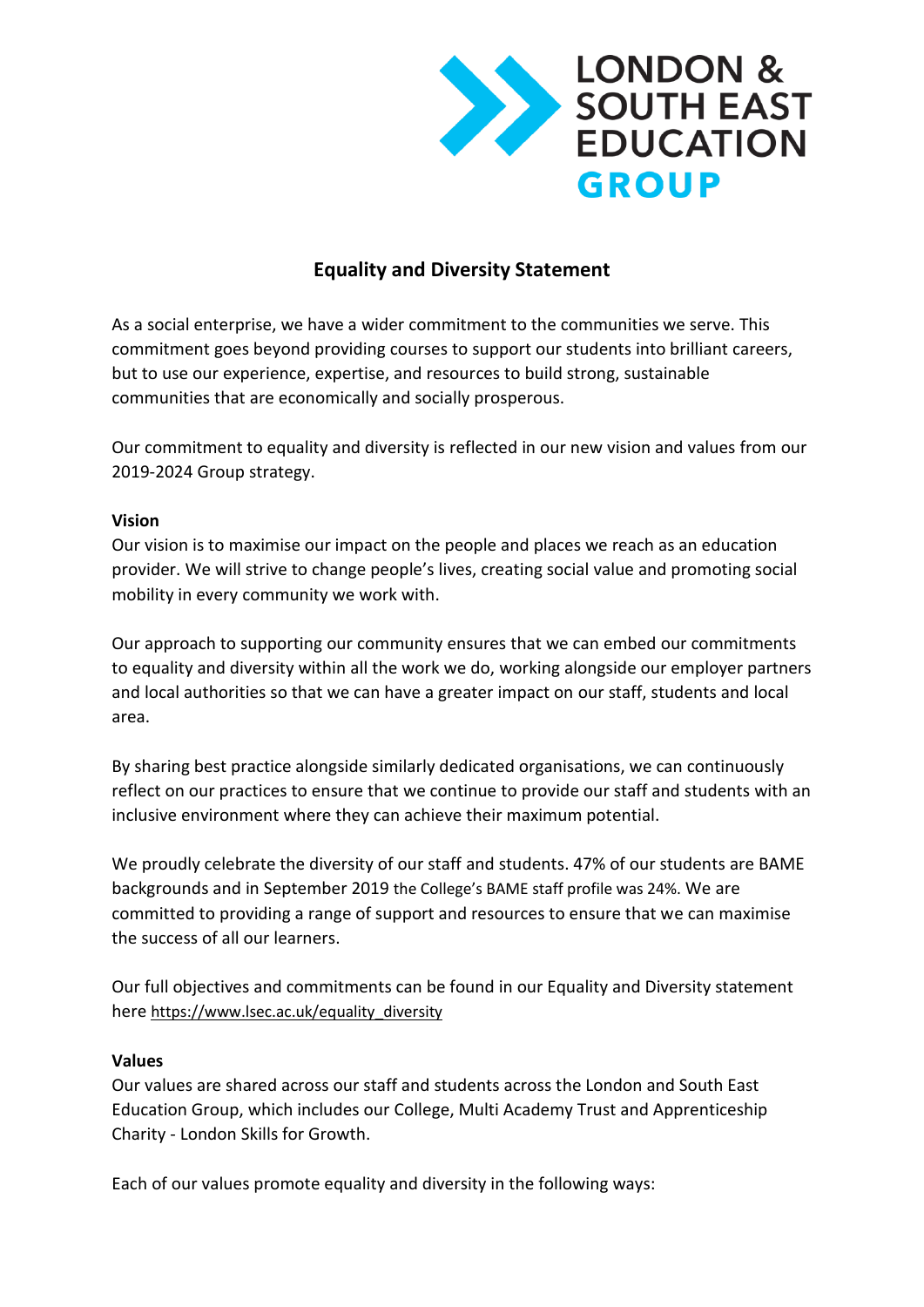

**Stand out** – *We will stand out. We are a good education group with outstanding features. Keen to innovate, we create social value and push the boundaries to achieve more.*  By innovating to achieve more, we will reflect on what we do to seek out ways in which we can improve the equality and diversity of College practices.

### **Teamwork** – *We are a team. Together we get the job done. Together we achieve our goals. It is everyone's job to step in and help.*

As a team, we get more done when everyone feels welcome and no one is discriminated against. By creating an inclusive environment, we can help improve the lives of our staff and students by making everyone feel welcome.

## **Accountable** – *We own our actions. We take responsibility. We are accountable for the decisions we make and how these affect others. We own this.*

By being accountable we are open to accept that our attitudes may need to change and that we can always do more to improve equality and diversity, both personally and as an organisation.

#### **Respectful** – *We respect everyone - full stop. Diversity is valued and we maximise this as a talent and strength.*

Over the next five years, we hope to build upon this strength to ensure that our equality and diversity practices are constantly improving.

## **Striving** – *Every day we strive to be better. To achieve more. To continuously improve, in all that we do. Individually, and as a group.*

Learning is at the heart of everything we do, this includes striving to be better. We strive to learn from our peers to understand ways in which we can be more inclusive and do what we can to promote equality for all.

As we progress with our Group Strategy, we will be developing a series of programmes to support equality and diversity across the Group. An example of one of these programmes is the '**Enough is Enough Programme'** that is being designed in light of how BAME communities have been disproportionately affected by COVID-19 and the tragic death of George Floyd.

We are planning to fund a decade of programmes to enable research, development and targeted action to address inequality experienced by BAME staff and students. We hope to have delivered 300 projects lead by staff and students by 2030.